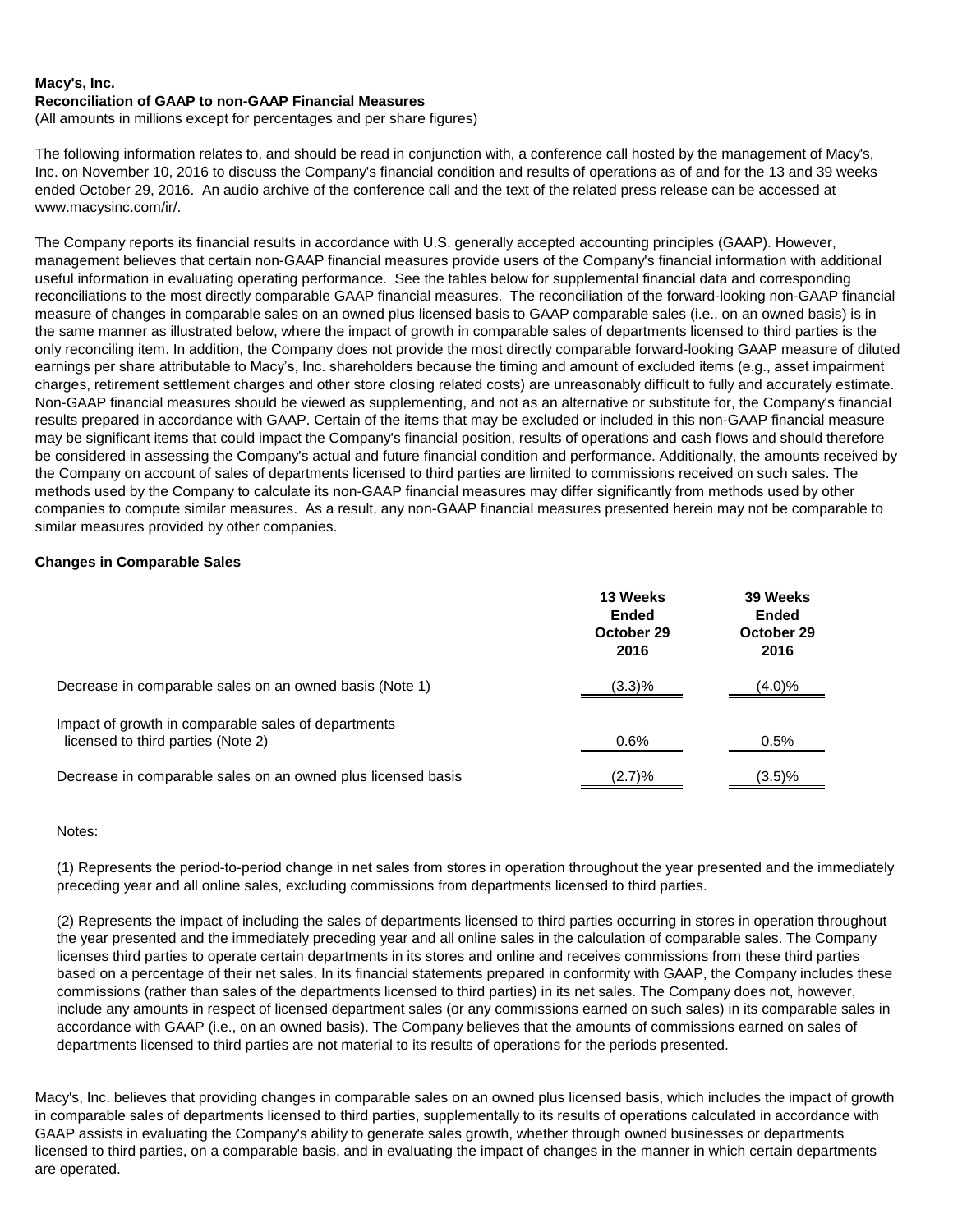(All amounts in millions except for percentages and per share figures)

#### **Diluted earnings per share, excluding certain items**

|                                                                                                                                                        |    | 13 Weeks<br><b>Ended</b><br>October 29<br><u> 2016</u> |  | 13 Weeks<br><b>Ended</b><br>October 31<br><u>2015</u> |        |
|--------------------------------------------------------------------------------------------------------------------------------------------------------|----|--------------------------------------------------------|--|-------------------------------------------------------|--------|
| Most comparable GAAP measure:<br>Diluted earnings per share attributable to                                                                            |    |                                                        |  |                                                       |        |
| Macy's, Inc. shareholders                                                                                                                              |    | 0.05                                                   |  |                                                       | 0.36   |
| Non-GAAP measure:<br>Diluted earnings per share attributable to                                                                                        |    |                                                        |  |                                                       |        |
| Macy's, Inc. shareholders                                                                                                                              | \$ | 0.05                                                   |  | \$                                                    | 0.36   |
| Add back the pre-tax impact of impairments and other costs                                                                                             |    |                                                        |  |                                                       | 0.33   |
| Add back the pre-tax impact of settlement charges                                                                                                      |    | 0.20                                                   |  |                                                       |        |
| Deduct the income tax impact of impairments and other<br>costs and settlement charges                                                                  |    | (0.08)                                                 |  |                                                       | (0.13) |
| Diluted earnings per share attributable to Macy's, Inc.<br>shareholders, excluding the impact of impairments and<br>other costs and settlement charges | \$ | 0.17                                                   |  | S                                                     | 0.56   |

Management believes that providing a measure of diluted earnings per share attributable to Macy's, Inc. shareholders excluding the impact of impairments and other costs and settlement charges is a useful measure to assist the reader in evaluating the Company's ability to generate earnings and that providing such a measure will allow investors to more readily compare the earnings referred to in the press release to the earnings reported by the Company in past and future periods. Management believes that excluding the impact of impairments and other cots and settlement charges from the calculation of this measure is particularly useful where the amounts of such items are not consistent in the periods presented.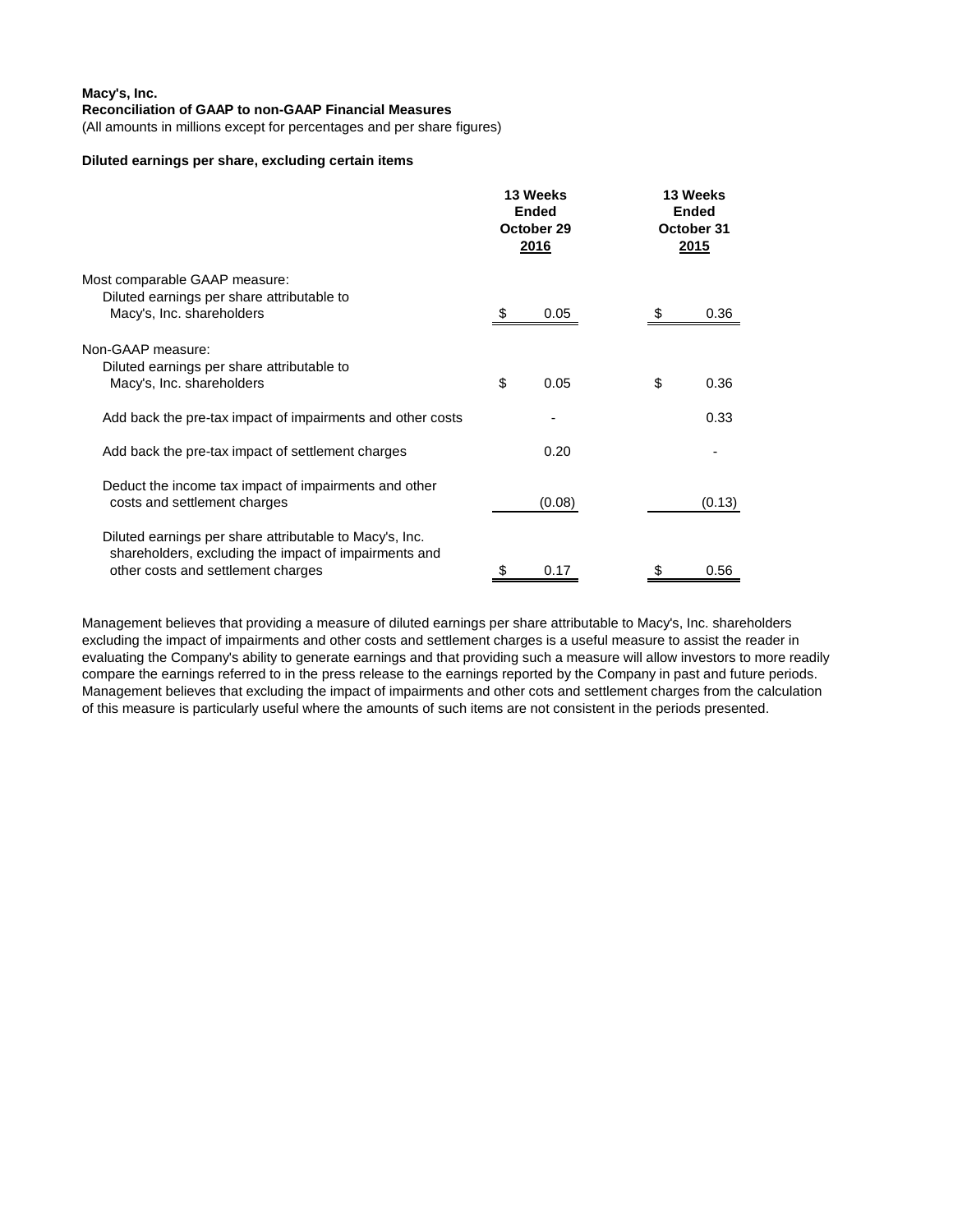(All amounts in millions except for percentages and per share figures)

#### **Diluted earnings per share, excluding certain items**

|                                                                                                                                                        |    | 39 Weeks<br><b>Ended</b><br>October 29<br><u> 2016</u> |    | 39 Weeks<br><b>Ended</b><br>October 31<br><u>2015</u> |  |
|--------------------------------------------------------------------------------------------------------------------------------------------------------|----|--------------------------------------------------------|----|-------------------------------------------------------|--|
| Most comparable GAAP measure:                                                                                                                          |    |                                                        |    |                                                       |  |
| Diluted earnings per share attributable to<br>Macy's, Inc. shareholders                                                                                |    | 0.46                                                   |    | 1.56                                                  |  |
| Non-GAAP measure:                                                                                                                                      |    |                                                        |    |                                                       |  |
| Diluted earnings per share attributable to<br>Macy's, Inc. shareholders                                                                                | \$ | 0.46                                                   | \$ | 1.56                                                  |  |
| Add back the pre-tax impact of impairments and other costs                                                                                             |    | 0.80                                                   |    | 0.33                                                  |  |
| Add back the pre-tax impact of settlement charges                                                                                                      |    | 0.26                                                   |    |                                                       |  |
| Deduct the income tax impact of impairments and other<br>costs and settlement charges                                                                  |    | (0.41)                                                 |    | (0.13)                                                |  |
| Diluted earnings per share attributable to Macy's, Inc.<br>shareholders, excluding the impact of impairments and<br>other costs and settlement charges | \$ | 1.11                                                   | S  | 1.76                                                  |  |

Management believes that providing a measure of diluted earnings per share attributable to Macy's, Inc. shareholders excluding the impact of impairments and other costs and settlement charges is a useful measure to assist the reader in evaluating the Company's ability to generate earnings and that providing such a measure will allow investors to more readily compare the earnings referred to in the press release to the earnings reported by the Company in past and future periods. Management believes that excluding the impact of impairments and other cots and settlement charges from the calculation of this measure is particularly useful where the amounts of such items are not consistent in the periods presented.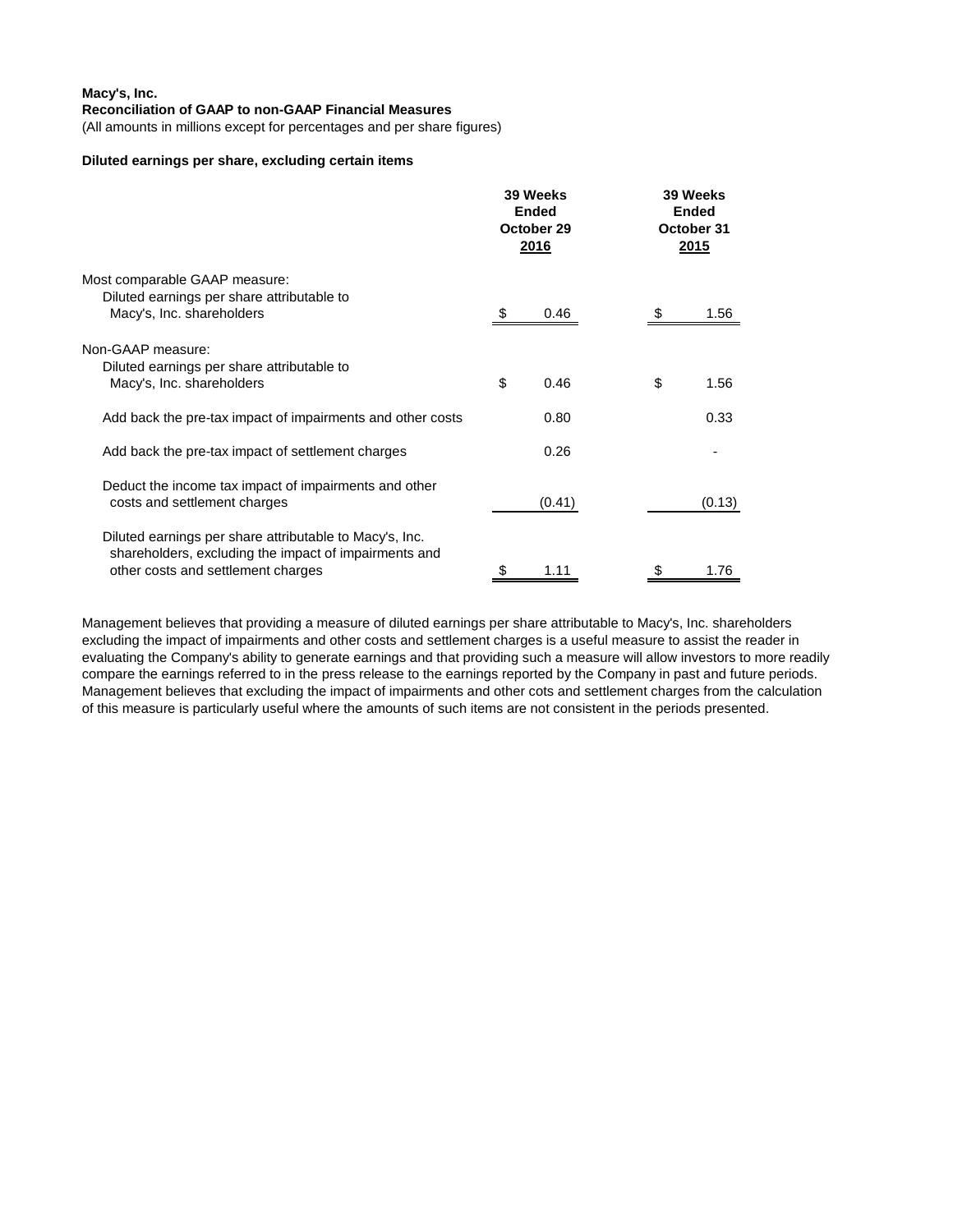(All amounts in millions except for percentages and per share figures)

# **Operating income and operating income as a percent to net sales, excluding certain items**

|                                                                                             | 13 Weeks<br><b>Ended</b><br>October 29<br>2016 |       | 13 Weeks<br><b>Ended</b><br>October 31<br>2015 |       |
|---------------------------------------------------------------------------------------------|------------------------------------------------|-------|------------------------------------------------|-------|
| Most comparable GAAP measure:<br>Net sales                                                  | S                                              | 5,626 |                                                | 5,874 |
| Operating income                                                                            |                                                | 107   |                                                | 258   |
|                                                                                             |                                                | 1.9%  |                                                | 4.4%  |
| Non-GAAP measure:<br>Net sales                                                              |                                                | 5,626 |                                                | 5,874 |
| Operating income                                                                            | \$                                             | 107   | \$                                             | 258   |
| Add back the impact of impairments and other costs                                          |                                                |       |                                                | 111   |
| Add back the impact of settlement charges                                                   |                                                | 62    |                                                |       |
| Operating income, excluding impact of<br>impairments and other costs and settlement charges | \$                                             | 169   |                                                | 369   |
|                                                                                             |                                                | 3.0%  |                                                | 6.3%  |

Management believes that operating income and operating income as a percent to net sales, excluding the impact of impairments and other costs and settlement charges are useful measures in evaluating the Company's ability to generate earnings. Management believes that excluding these costs from the calculation of these measures is particularly useful where the amounts of such items are not consistent in the periods presented.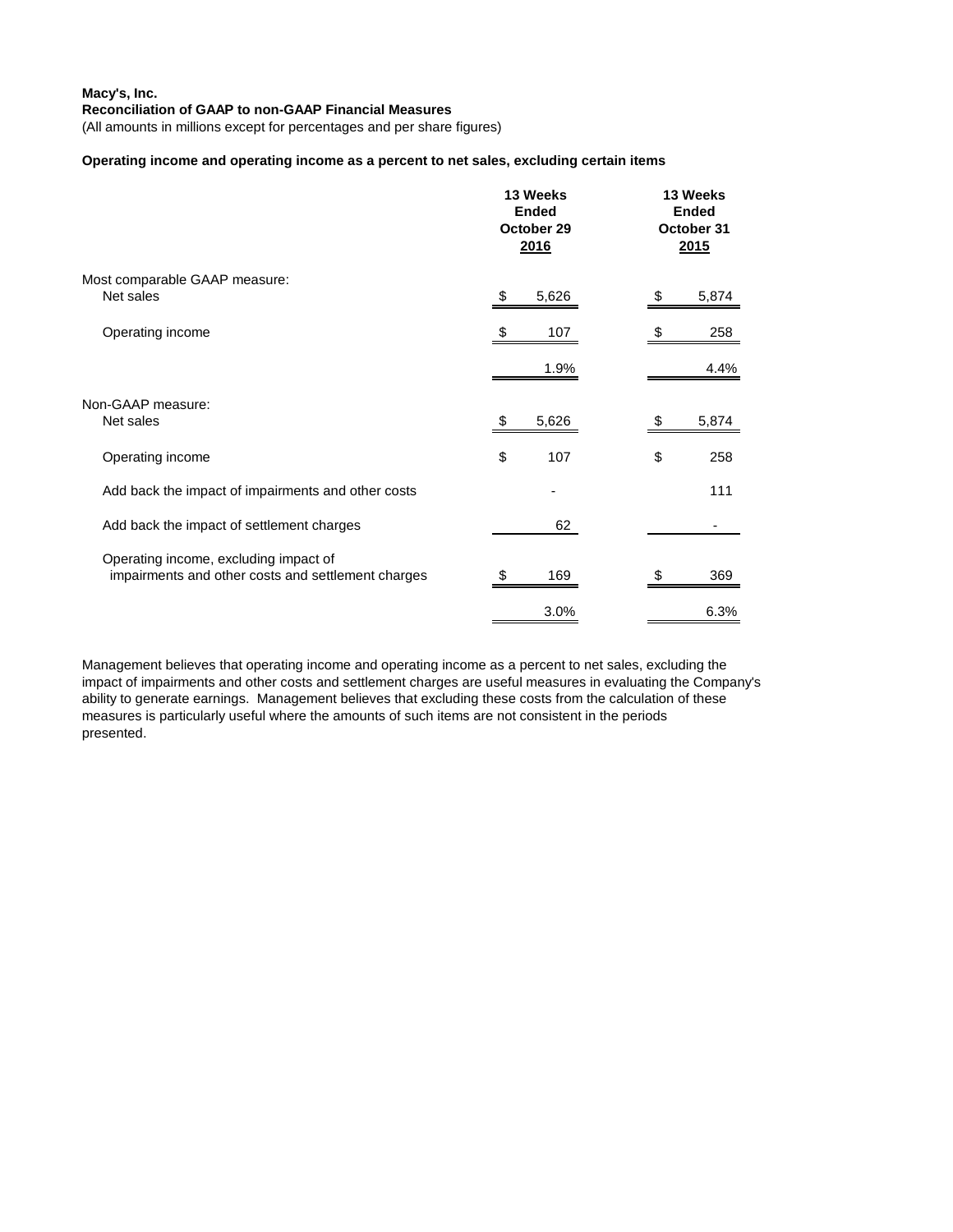(All amounts in millions except for percentages and per share figures)

## **Selling, general and administrative expenses, excluding certain items**

|                                                                               | 13 Weeks<br><b>Ended</b><br>October 29<br>2016 | 13 Weeks<br><b>Ended</b><br>October 31<br>2015 | Change  |  |
|-------------------------------------------------------------------------------|------------------------------------------------|------------------------------------------------|---------|--|
| Most comparable GAAP measure:<br>Selling, general and administrative expenses | 2,071                                          | 1,968                                          |         |  |
| Non-GAAP measure:<br>Selling, general and administrative expenses             | \$<br>2,071                                    | \$<br>1,968                                    |         |  |
| Deduct real estate gains                                                      | (41)                                           | (78)                                           |         |  |
| Selling, general and administrative expenses,<br>excluding real estate gains  | 2,112                                          | 2,046                                          | $3.2\%$ |  |

Management believes that the change in selling, general and administrative expenses, excluding real estate gains is a useful measure in evaluating the Company's ability to control expenses. Management believes that excluding these gains from the calculation of these measures is particularly useful where the amounts of such items are not consistent in the periods presented.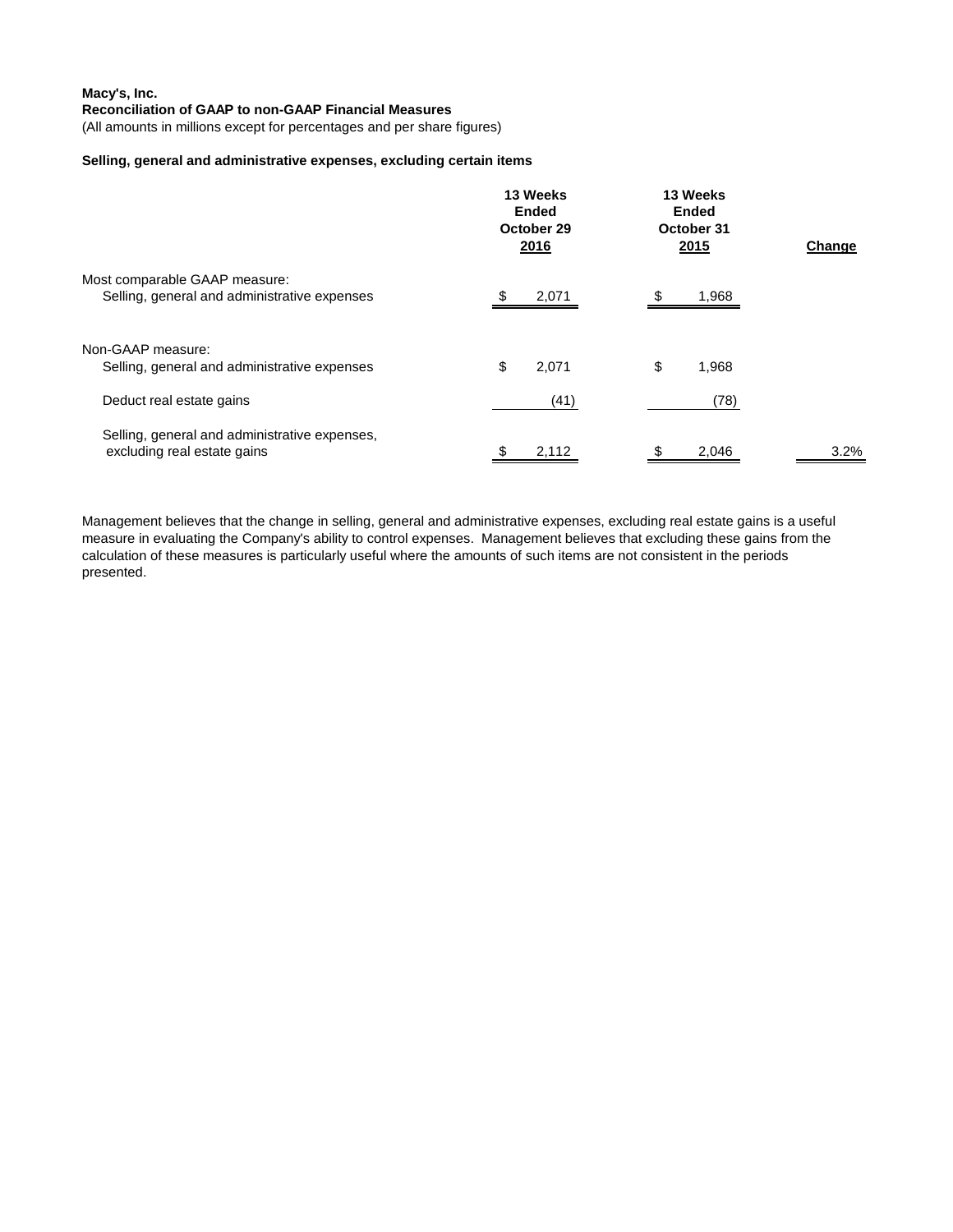(All amounts in millions except for percentages and per share figures)

# **Operating income and operating income as a percent to net sales, excluding certain items**

|                                                                                             | 39 Weeks<br><b>Ended</b><br>October 29<br><u>2016</u> | 39 Weeks<br><b>Ended</b><br>October 31<br>2015 |  |
|---------------------------------------------------------------------------------------------|-------------------------------------------------------|------------------------------------------------|--|
| Most comparable GAAP measure:<br>Net sales                                                  | 17,263<br>S                                           | 18,210                                         |  |
| Operating income                                                                            | 500                                                   | 1,103                                          |  |
|                                                                                             | 2.9%                                                  | 6.1%                                           |  |
| Non-GAAP measure:<br>Net sales                                                              | 17,263                                                | 18,210                                         |  |
| Operating income                                                                            | \$<br>500                                             | \$<br>1,103                                    |  |
| Add back the impact of impairments and other costs                                          | 249                                                   | 111                                            |  |
| Add back the impact of settlement charges                                                   | 81                                                    |                                                |  |
| Operating income, excluding impact of<br>impairments and other costs and settlement charges | 830<br>S                                              | 1,214<br>\$.                                   |  |
|                                                                                             | 4.8%                                                  | 6.7%                                           |  |

Management believes that operating income and operating income as a percent to net sales, excluding the impact of impairments and other costs and settlement charges are useful measures in evaluating the Company's ability to generate earnings. Management believes that excluding these costs from the calculation of these measures is particularly useful where the amounts of such items are not consistent in the periods presented.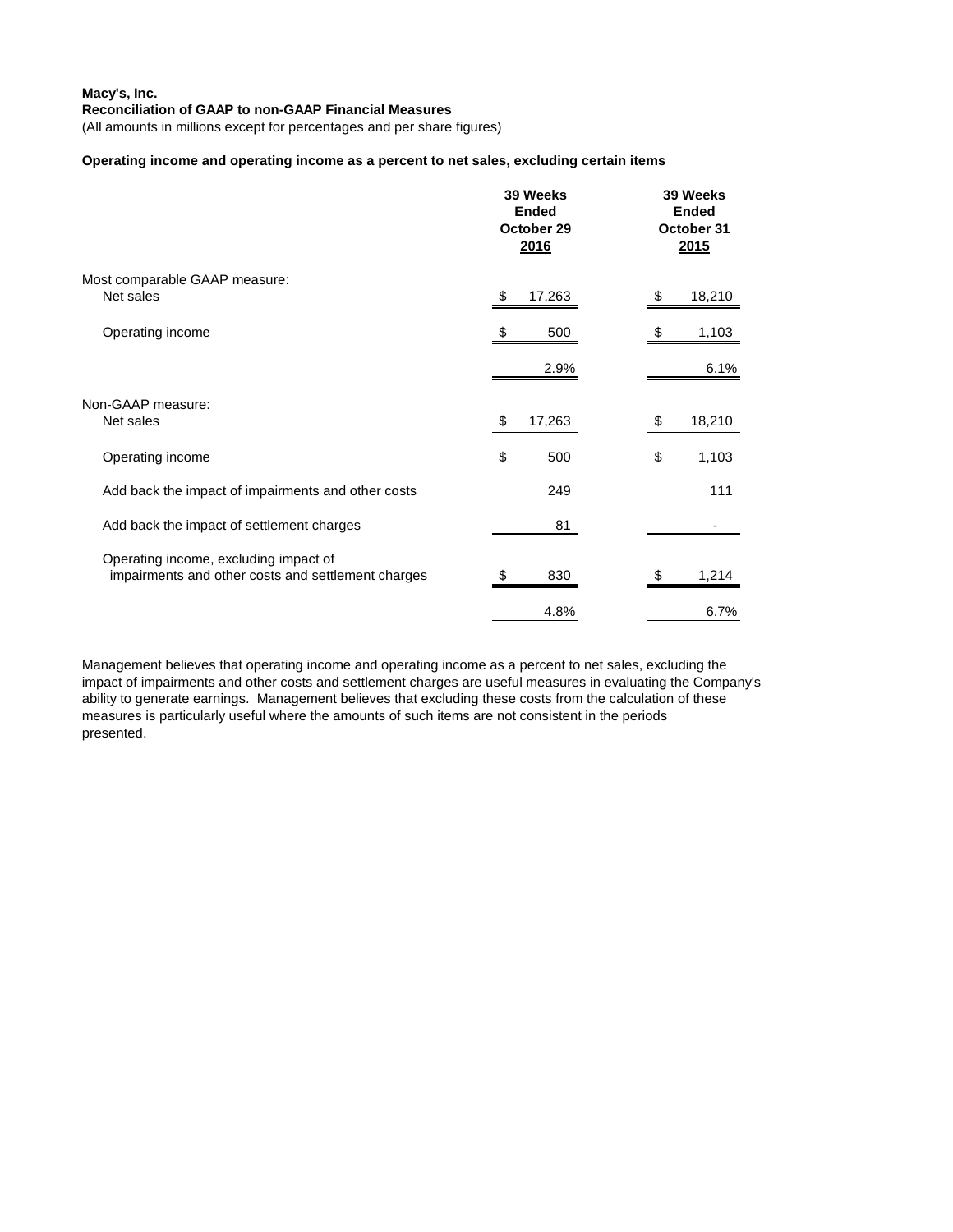(All amounts in millions except for percentages and per share figures)

#### **Net income, excluding certain items**

|                                                                                                                                                  |    | 13 Weeks<br><b>Ended</b><br>October 29<br><u>2016</u> |    | 13 Weeks<br><b>Ended</b><br>October 31<br><u>2015</u> |  |
|--------------------------------------------------------------------------------------------------------------------------------------------------|----|-------------------------------------------------------|----|-------------------------------------------------------|--|
| Most comparable GAAP measure:                                                                                                                    |    |                                                       |    |                                                       |  |
| Net income attributable to Macy's, Inc. shareholders                                                                                             |    | 17                                                    |    | 118                                                   |  |
| Non-GAAP measure:                                                                                                                                |    |                                                       |    |                                                       |  |
| Net income attributable to Macy's, Inc. shareholders                                                                                             | \$ | 17                                                    | \$ | 118                                                   |  |
| Add back the pre-tax impact of impairments and other costs                                                                                       |    |                                                       |    | 111                                                   |  |
| Add back the pre-tax impact of settlement charges                                                                                                |    | 62                                                    |    |                                                       |  |
| Deduct the income tax impact of impairments and other<br>costs and settlement charges                                                            |    | (25)                                                  |    | (43)                                                  |  |
| Net income attributable to Macy's, Inc. shareholders,<br>excluding the after-tax impact of impairments and other<br>costs and settlement charges | \$ | 54                                                    |    | 186                                                   |  |

Management believes that providing a measure of net income attributable to Macy's, Inc. shareholders excluding the after-tax impact of impairments and other costs and settlement charges is a useful measure to assist the reader in evaluating the Company's ability to generate earnings and that providing such a measure will allow investors to more readily compare the earnings referred to in the press release to the earnings reported by the Company in past and future periods. Management believes that excluding the after-tax impact of impairments and other costs and settlement charges from the calculation of this measure is particularly useful where the amounts of such items are not consistent in the periods presented.